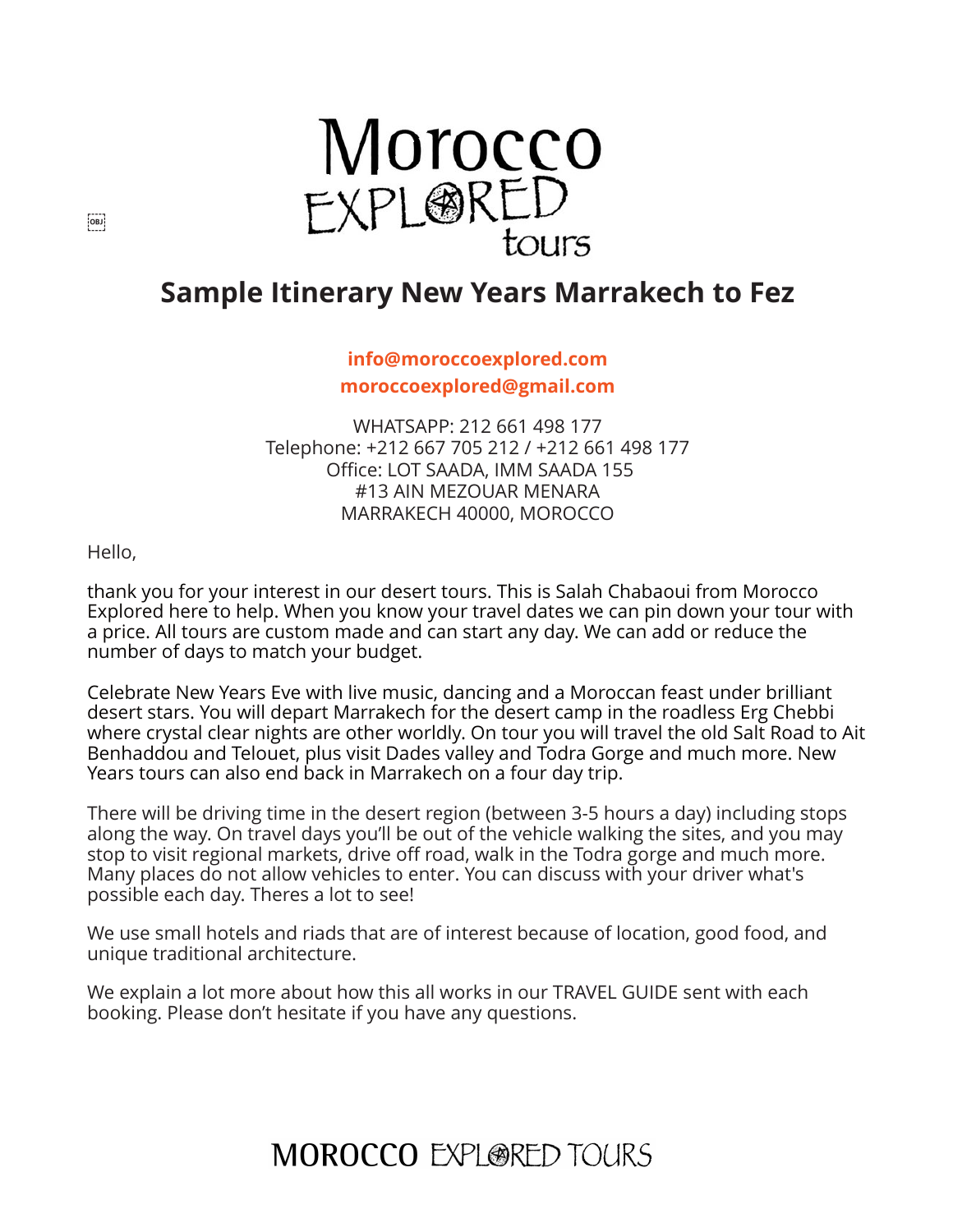#### **MARRAKECH TO FEZ NEW YEARS DESERT TOURS**

Options to upgrade to 4\* hotels and luxury desert camp.

#### **[HOW TO BOOK THIS TOUR](http://www.moroccoexploredtours.com/book-online/)**

What's Included

- all taxes
- private transport and fuel
- driver/guide
- overnight camel trek to the Erg Chebbi camp
- camel guides
- hotel nights in Ait Benhaddou World Heritage site, or Dades Valley, or Todra gorge
- ensuite private rooms
- breakfast and dinner (vegetarians welcome)

4 days or longer may have:

- swimming stops April to September
- extended walks
- exploration of oasis palmery, museums, and visit nomads for tea
- markets and medinas
- exploring off road routes (seasonal)

What's Not Included

- lunches you can eat anytime, anywhere while on the road
- tips
- personal purchases
- alcoholic beverages

### **3 DAYS ITINERARY**

3 days **may not be available** due to winter weather delays in the High Atlas mountain passes. Three days is a quick tour that involves one very long driving day! **Please note** due to early winter sunset it's very time dependent you arrive early at the desert hotel.

#### **Day 1 Tinehir**

Your driver will meet you at your hotel to depart Marrakech and transport over the High Atlas mountains. Stop and enjoy impressive Tichka pass, and stop for coffee and freshsqueezed orange juice. Pass through Ouarzazate for lunch, then drive to the Skoura oasis and Valley of the Rose, famous for producing elegant Persian rose oil. Pass through many Berber villages and green riverside oasis and barren hillsides clustered with ksars (fortified dwellings that house many families and their livestock). From here you'll drive off road (weather permitting), through mountain valleys and visit nomads in the area, then head for Dades gorge. Along the way you can visit the Tamnalt hills. Stay in small Dades valley hotel this night or you may continue to Tinehir and stay in an historic kasbah. Includes dinner and breakfast.

#### **Day 2 Sahara Camel Trek Camp**

After breakfast you'll have a short drive to walk through a massive fault dividing the High Atlas mountains. Todra gorge rock walls tower 300 m above in the narrowest part. Back in the car drive further into the desert and stop to visit any local Berber markets along

# **MOROCCO EXPLORED TOURS**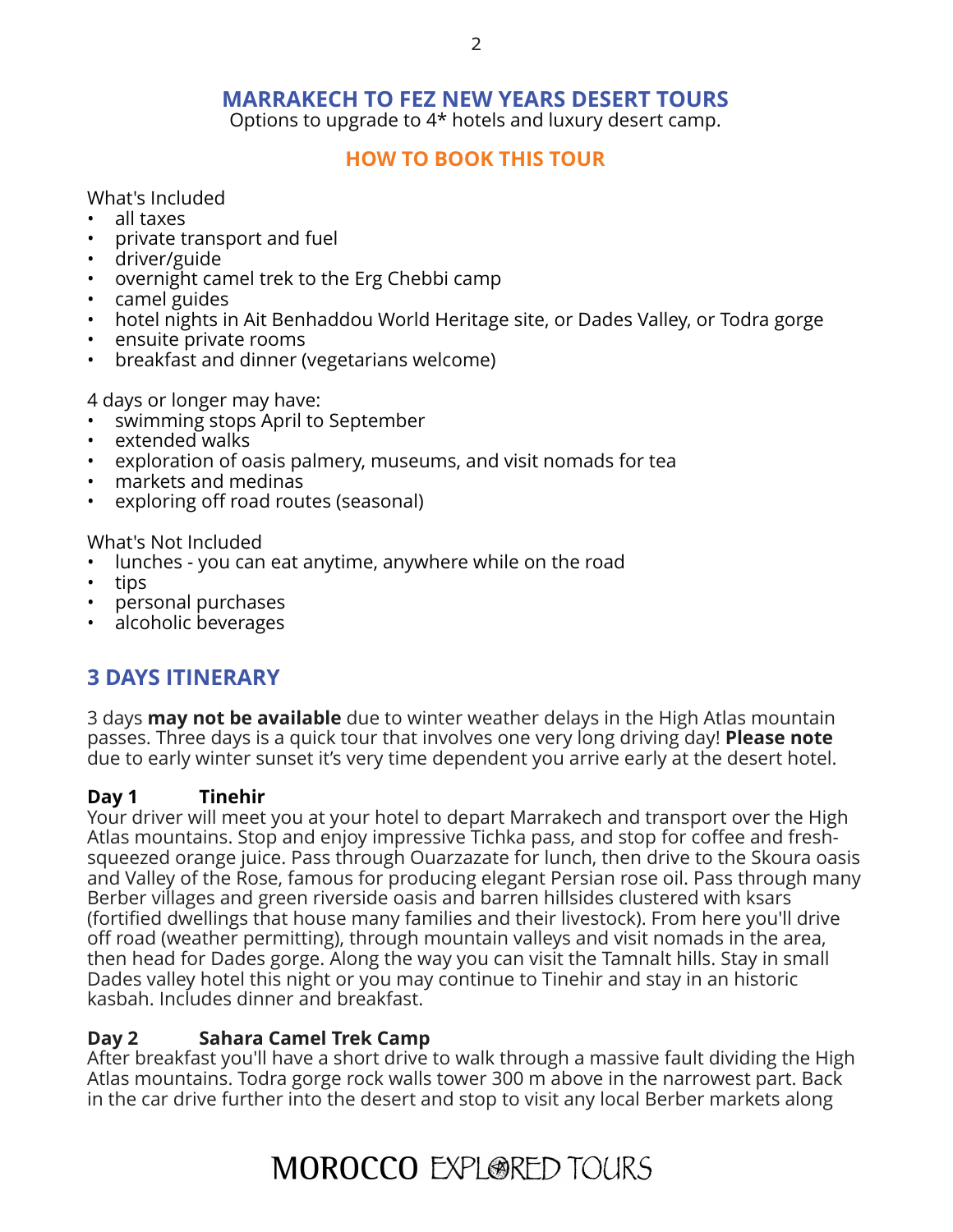the way. After lunch in Rissani, continue until the Erg Chebbi dunes appear on the horizon. Your destination is the desert camp beyond the town of Merzouga, far from the hotels lining the dunes. Have tea or a drink by the pool in the desert inn before meeting your camel guides to ride to the camp. New Years party in the camp includes a multi course dinner (vegetarians welcome), and live music around the fire by local musicians.

#### **Day 3 Fez**

This morning you'll wake to have tea and get ready to ride the camels by a different route back to the auberge. Stop to watch the sunrise before returning for a big breakfast and hot shower. Depart for long days drive (8 hours with stops) to Fez, traveling from the desert through Midelt and the Ziz gorges of the Atlas mountains. The Ziz valley is a date palm oasis that stretches all the way to Erfoud, containing hundreds of kasbahs and ksar (a group of kasbahs). In Erfoud you'll have time to resupply for anything you need at the local super market. Onward to your destination, the bustling desert town of Midelt has an interesting shop that sells carpets made with striking abstract designs, and has a regional market on Sundays. The alpine Swiss styled town of Ifrane is a nice contrast from the desert. Stop here to visit the Barbary apes in the cedar forests of Azrou before descending into hilly lowlands where the ancient city of Fez is situated. You'll need to book your own hotel in Fez.

### **4 DAYS ITINERARY**

Four days is highly recommended over three for the reason that you will spend far less time in the vehicle driving, and more time exploring. Theres a lot to see!

#### **Day 1 Ait Benhaddou**

Your driver will meet you at your riad or hotel to depart Marrakech and transport over the High Atlas mountains. Stop and enjoy impressive Tichka pass, and stop for coffee and fresh-squeezed orange juice. At the height of the pass you will turn off the main road toward Telouet to visit the Glaoui kasbah. This kasbah that was intrinsically linked to the formation of Morocco as a country, now stands crumbling to ruins because no one wants to remember "the vulture" who lived here until the 1950's. Back in the car you'll follow the Salt Road caravan route to Ait Benhaddou, a UNESCO world heritage site. Spend the night in an auberge with views of Ait Benhaddou. Includes dinner and breakfast.

#### **Day 2 Tinehir**

This morning you can take time to explore the World Heritage Site of Ait Benhaddou before the crowds from Marrakech arrive. The village of clustered Berber Kasbahs has been used as a backdrop for countless adventure films. In its prime it was one of the most powerful fortresses on the Salt Road camel caravan route that was plagued by thieves and raiders from the High Atlas. After you'll head to the busy town of Ouarzazate. You'll pass through Skoura oasis and the Valley of the Rose, famous for producing elegant Persian rose oil. Berber villages and green riverside oasis and barren red hillsides are clustered with ksars (fortified dwellings that house many families and their livestock). From here you'll drive off road (weather permitting), through the mountain valleys and visit nomads in the area, then head for Dades gorge. Along the way you'll visit the red Tamnalt hills called locally the monkey fingers. Continue to Tinehir. Stay in an historic kasbah. Includes dinner and breakfast.

# **MOROCCO EXPLORED TOURS**